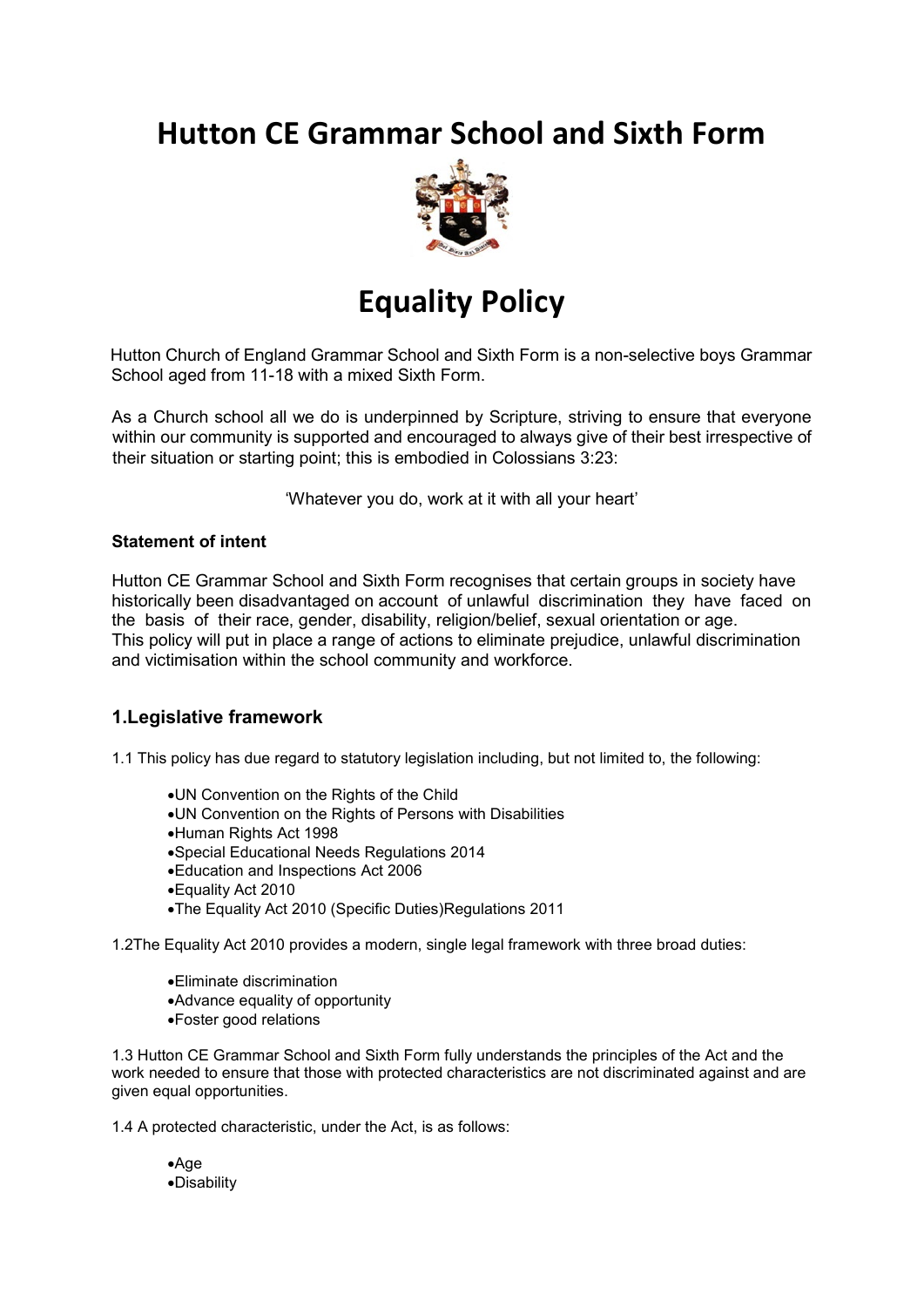- •Race, colour, nationality, ethnic or national origin
- •Sex (including transgender people)
- •Gender reassignment
- •Maternity and pregnancy
- •Religion and belief
- •Sexual orientation
- •Marriage and civil partnership (for employees)

1.5 The Act makes it unlawful for the responsible body of a school to discriminate against, harass or victimise a pupil or potential pupil:

- •In relation to admissions
- •In the way it provides education for pupils
- •In the way it provides pupils access to any benefit, facility or service
- •By excluding a pupil or subjecting them to any other detriment

### **2.Principles and aims**

2.1 We see all learners and potential learners, and their parents and carers, as of equal value, regardless of their race, gender, disability, religion/belief, sexual orientation or age

2.2 Our policies,procedures and activities must not discriminate but must nevertheless take account of differences of life-experience, outlook and background, and in the kinds of barrier and disadvantages which people may face in relation to their race, gender, disability, religion/belief, sexual orientation or age.

2.3 Hutton CE Grammar School and Sixth Form will promote race equality and have due regard to eliminate unlawful racial discrimination, promote equality of opportunity and promote good relations between people of different racial groups.

2.4 Hutton CE Grammar School and Sixth Form will promote disability equality throughout the school, ensuring the equality of opportunity, eliminating unlawful discrimination, eliminating disability related harassment and encouraging participation by disabled people in public life.

2.5 Hutton CE Grammar School and Sixth Form will promote gender equality by eliminating unlawful discrimination and harassment,and promote the equality of opportunity between men and women, girls and boys

2.6 Transgender people are explicitly covered by the gender equality duty. For the purposes of this policy, the term 'transgender' refers to an individual whose gender expression or identity is different from that traditionally associated with the sex they were assigned at birth. This school will respect the confidentiality of those seeking gender re-assignment and will provide a supportive environment within the social community

2.7 Hutton CE Grammar School and Sixth Form is opposed to all forms of prejudice and recognises that children and young people who experience any form of prejudice related discrimination may fare less well in the education system.

2.8 Hutton CE Grammar School and Sixth Form will ensure that all staff comply with the appropriate equality legislation and regulations

2.9 Hutton CE Grammar School and Sixth Form will not discriminate in any way

2.10 The school will:

- Ensure staff are aware of their responsibilities, are given necessary training and support, and report progress to the governing body
- Ensure that the recording and reporting of equality and diversity is sufficiently scrutinised.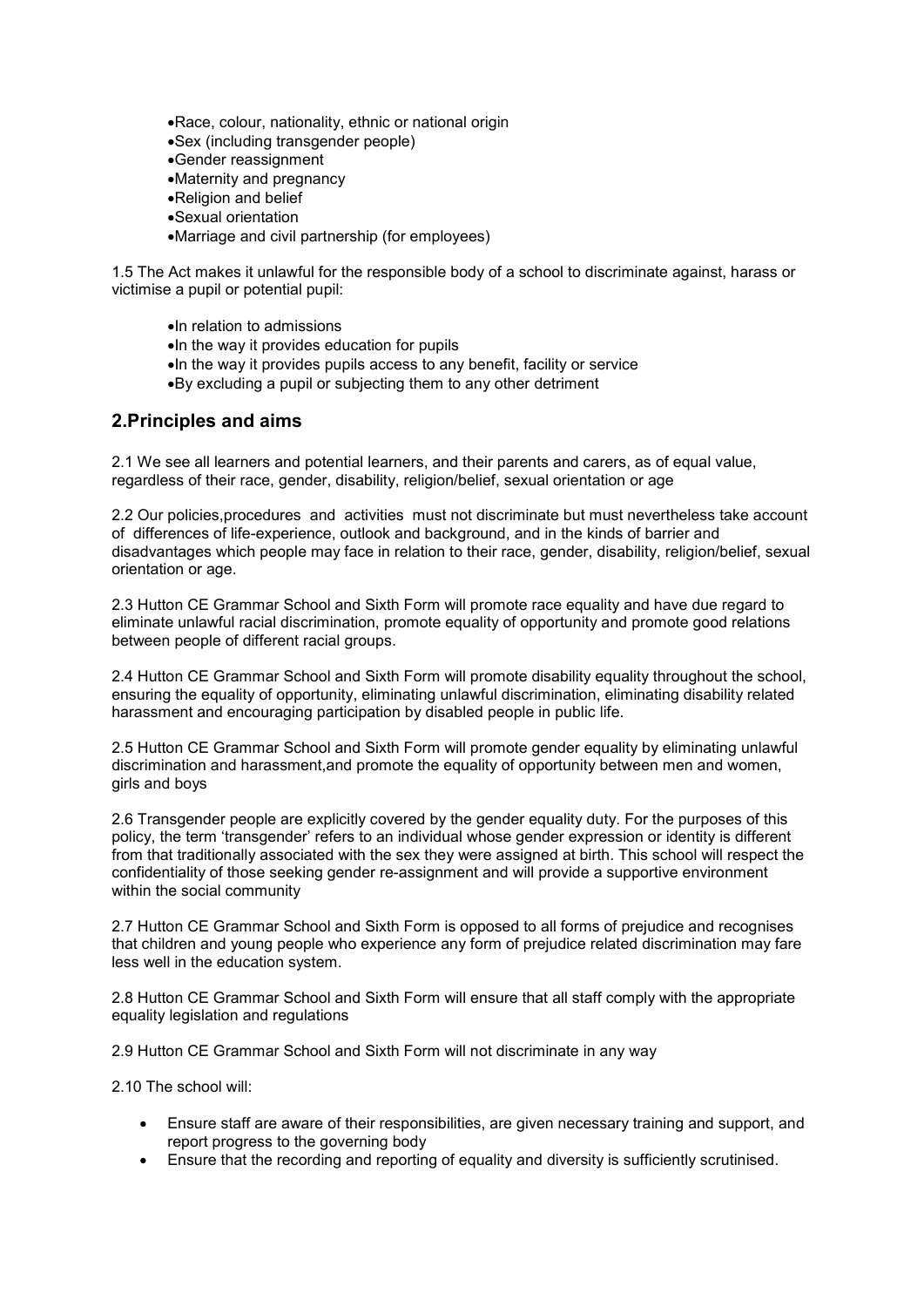- Foster positive attitudes and relationships, and a shared sense of cohesion and belonging, and ensure this is promoted in our policies, procedures and activities.
- Observe good equalities practice in staff recruitment, retention and development, and ensure that all policies and procedures benefit all employees and potential employees regardless of their race, gender, disability, religion/belief, sexual orientation or age, and with full respect for legal rights relating to pregnancy and maternity
- Reduce and remove inequalities and barriers that already exist
- Engage with a range of groups and individuals to ensure that those who are affected by a policy, procedure or activity are consulted and involved in the design of new policies, and in the review of existing ones.
- Ensure that policies, procedures and activities benefit society as a whole, both locally and nationally, by fostering greater social cohesion, and greater participation in the public life of everyone, regardless of their race, gender, disability, religion/belief, sexual orientation or age
- Ensure staff promote an inclusive and collaborative ethos in the school, challenging inappropriate language and behaviour, responding appropriately to incidents of discrimination and harassment, and showing appropriate support for pupils with additional needs, maintaining a good level of awareness of issues surrounding equalities.

# **3.Objectives**

3.1 Whilst continuously aiming to improve the implementation of equality related policies and procedures, Hutton CE Grammar School and sixth Form has established the following objectives:

- To monitor changes to the curriculum to ensure they result in good outcomes for pupils in all vulnerable groups, and to review the curriculum in light of new performance measures.
- To offer appropriate qualifications in English for pupils in all vulnerable groups
- To implement effective strategies to support pupils in all vulnerable groups following linear exam courses
- To improve the quality of support for pupils in all vulnerable groups in the classroom
- To continue to explore the use of new technologies to support pupils in all vulnerable groups in accessing their learning. With special investigation taking place regarding the use of technology in modern foreign languages, internal exams and group work

# **4. Roles and Responsibilities**

4.1 The Governing Body will:

- Ensure that Hutton CE Grammar school and sixth Form complies with the appropriate equality legislation and regulations.
- Meet its obligations under the Public Sector Equality Duty to publish equality objectives
- Ensure that Hutton CE Grammar School and sixth form's policies and procedures are developed and implemented with appropriate equality impact assessments informing future plans.
- Ensure that the recording and reporting of equality and diversity data is sufficiently scrutinised.
- Ensure that Hutton CE Grammar School and Sixth Form's Admissions Policy does not discriminate in any way
- Ensure equal opportunities in its staff recruitment and promotion practices, professional development programmes and in membership of the governing body
- Proactively recruit high-quality applicants from under-represented groups
- Provide information in appropriate and accessible formats
- Ensure that the necessary disciplinary measures are in place to enforce this policy.

4.2 The Headteacher will:

- Implement the policy and its procedures
- Ensure that all staff members receive the appropriate equality and diversity training as part of their HR induction and continuous professional development
- Ensure that all parents, visitors and contractors are aware of and are in compliance with the provisions of this policy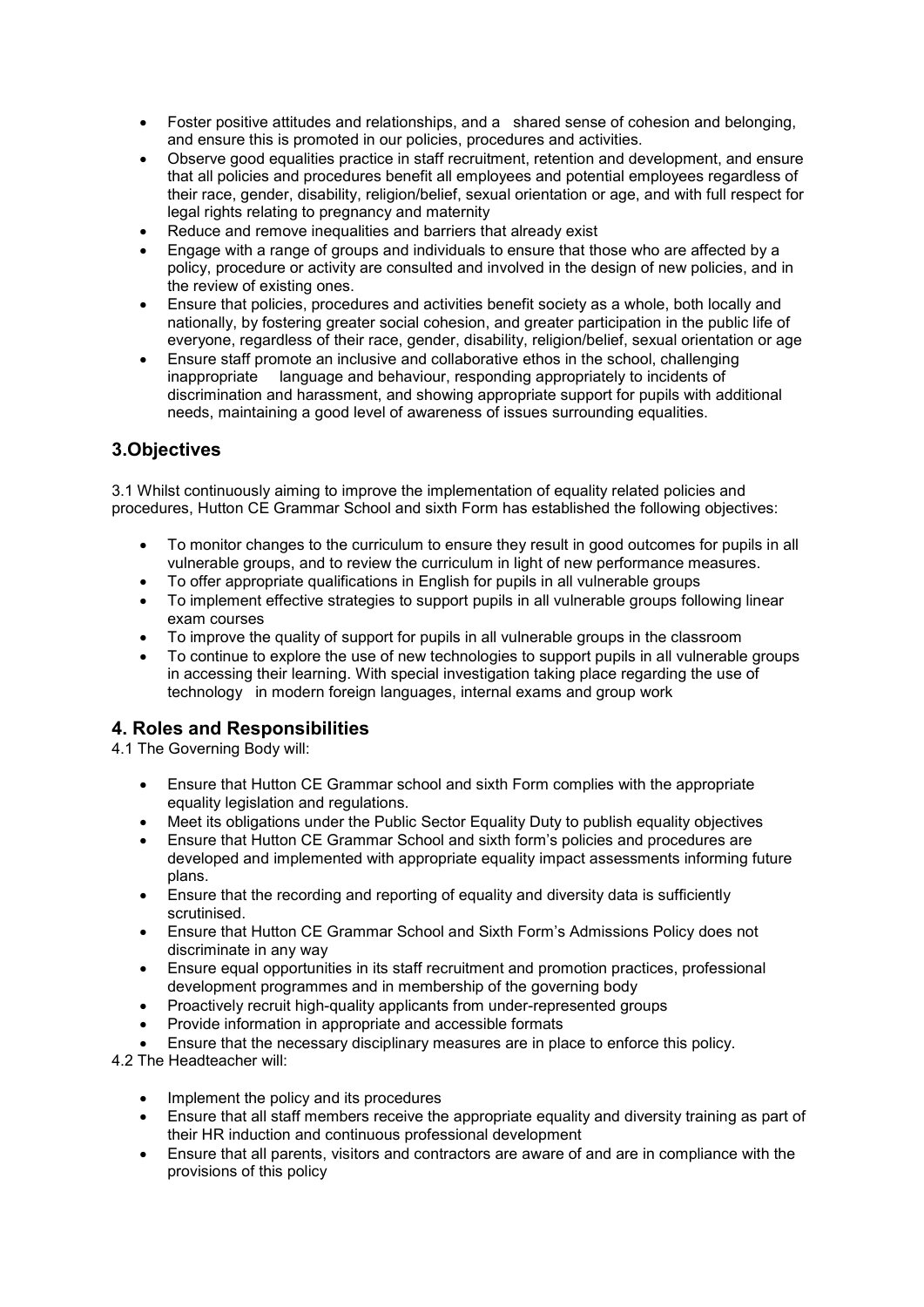- Actively challenge and take appropriate action in any case of discriminatory practice
- Address any reported incidents of harassment or bullying in line with DfE guidance
- Produce an annual report on the progress of implementing the provisions of this policy.

4.3 Employees will:

- Be mindful of any incidence of harassment or bulling in the school
- Address any minor issues of harassment or bullying in the school and report any major breaches of the policy to the headteacher
- Identify and challenge bias and stereotyping within the curriculum and the school's culture.
- Promote equality and good relations, and not harass or discriminate in any way
- Monitor students' progress and academic needs to ensure the appropriate support is in place.
- Keep up-to-date with equality legislation and its application by attending the appropriate training

4.4 Students will;

- Not discriminate or harass any other pupil or staff member
- Actively encourage equality and diversity in the school by contributing their cultural experiences and values
- Report any incidences of bullying or harassment, whether to themselves or to others, to members of the school staff.
- Abide by all the school's equality and diversity policies, procedures and codes

## **5. Gender Reassignment**

5.1 The Act ensures legal protection against discrimination (direct or indirect) for everyone under the nine protected characteristics mentioned previously, including gender reassignment.

5.2 A person has the protected characteristic of gender reassignment if that person is proposing to undergo, is undergoing or has undergone a process (or part of a process) for the purpose of reassigning the person's sex by changing physiological or other attributes of sex

5.3 All members of staff and pupils have a right to privacy, which includes the right to keep one's transgender status confidential. School staff should not disclose information that may reveal a child or other staff member's transgender status

5.4 The school will appoint a staff member in who many transgender child can confide and who can deal with any issues that may arise, for instance bullying or harassment.

5.5 A glossary of terminology related to the transgender field can be found on the Gender Identity Research and Education Society Website

#### **6. Uniform/Dress Code**

6.1 The Act does not deal specifically with school uniform or other aspects of appearance, such as hair colour and style, and the wearing of jewellery and make-up, but the general requirement not to discriminate in the treatment of pupils applies herein relation to other aspects of the school policy.

6.2 Hutton CE Grammar School and Sixth Form will ensure that blanket uniform policies do not discriminate because of race, gender, disability, religion/belief, sexual orientation or age.

6.3 Hutton CE Grammar School and Sixth Form will be sensitive to the needs of different cultures, races and religions and act reasonably in accommodating these needs, without compromising important school policies, such as school safety or discipline

## **7. Curriculum**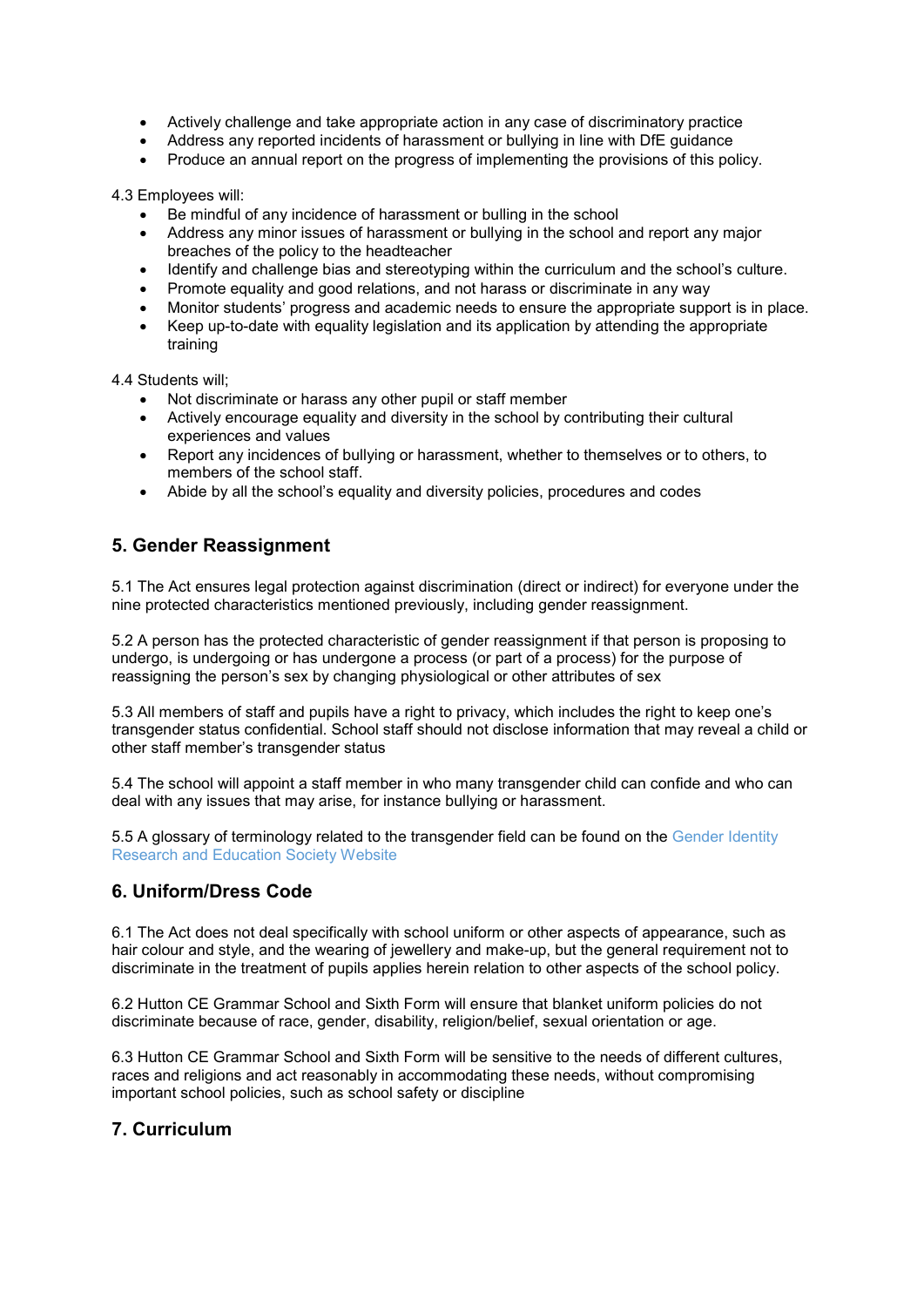7.1 All pupils will be entitled to access to a curriculum and to teaching and learning opportunities which meet their needs, including extra support where this has been identified as a statutory need. When planning the curriculum, the school will take every opportunity to promote and advance equality

7.2 The school will develop an appropriate 11-18 curriculum for all pupils in all vulnerable groups

# **8. Promoting Equality**

In order to meet our objectives, the school has identified the following priorities**:**

- To provide auxiliary aids that are directly related to disabled children's educational needs as a reasonable adjustment so they can integrate wholly in all parts of school life
- Staff will ensure that all pupils are able to take part in extra-curricular activities and residential visits, and the school will monitor uptake of these visits to ensure no one is disadvantaged on the grounds of a protected characteristic.
- To ensure that all forms of prejudice-motivated bullying is taken seriously and dealt with equally and firmly
- There will be differential schemes of work designed to meet the abilities and learning styles of all pupils
- There will be a clearly defined disciplinary system, which will be consistently enforced
- The school will increase access for disabled children and young people to the school curriculum and will take necessary steps to meet pupils' needs by using a variety of approaches and planning reasonable adjustments for disabled pupils, enabling our pupils to take as full a part as possible in the activities of the school.
- The school will ensure there is adequate access to the physical environment of the school
- The school will further improve the delivery of written information to disabled children and young people.
- The school will seek the views of advisory staff, outside agencies and local schools
- Throughout the year, the school will plan on-going events to raise awareness of equality and diversity
- The school will analyse all data at its disposal and consult with stakeholders, i.e. pupils, parents/carers, staff and relevant community groups, to establish equality objectives. The annual School Improvement Plan (SIP) will establish specific objectives on protected groups for each academic year focussed on our core purpose of:
	- o The Quality of Education
	- o Behaviour and Attitudes
	- o Personal Development
	- o Leadership and Management
	- o Sixth Form
- These equality objectives will be reviewed and reported on annually.
- Bullying and prejudice will be carefully monitored and dealt with accordingly. Regular training will be given to both existing and new staff to ensure that they are aware of the process for reporting and following up incidents of prejudice-related bullying

## **9. Addressing Prejudice Related Incidents**

9.1 Hutton CE Grammar School and Sixth Form is opposed to all forms of prejudice and we recognise that pupils and staff who experience any form of prejudice related discrimination may fair less well in the education system

9.2 The school will ensure that pupils and staff are aware of the impact of prejudice in order to prevent any incidents from occurring

9.3 If incidents still occur, the school will address them immediately and report them to the LA.

# **10 Appeal Process**